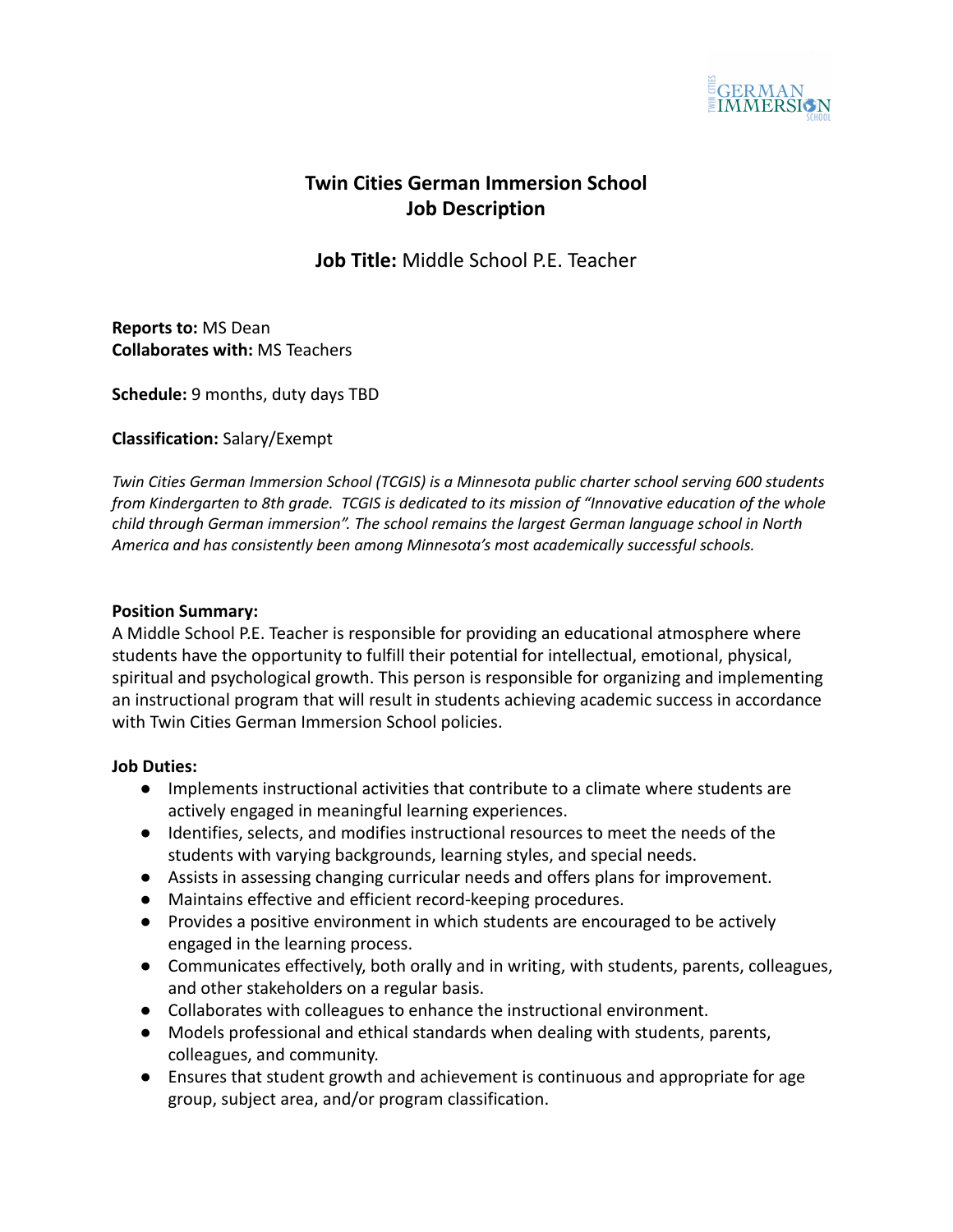

- Establishes and maintains cooperative working relationships with students, parents, and colleagues.
- Assumes responsibility for meeting his/her course and school-wide student performance goals.
- Demonstrates gains in student performance.
- Participates in professional development activities.
- Meets professional obligations through efficient work habits such as: meeting deadlines, honoring schedules, coordinating work with others.
- Performs other duties and responsibilities as assigned by their supervisor. All work responsibilities are subject to having performance goals and/or targets established as part of the annual performance planning process or as the result of organizational planning.

# **School Culture**:

- **●** Works collaboratively, build strong professional relationships, listen to multiple views and support solution-oriented practices.
- Establishes a structured, positive, and inspiring school culture.
- Creates a culture of equity that values diversity and inclusion.

# **Required Qualifications:**

- Commitment to TCGIS's mission, vision, values & strategic goals.
- Bachelor's Degree in subject area.
- Valid Minnesota teaching license in applicable grade level and subject area (and/or a commitment to work with TCGIS and the State Board of Teaching to receive licensure)
- Eligible to work in the United States (and/or commitment to work with TCGIS to receive a work permit).
- Dedicated, flexible and supportive of charter school concept.
- Must be a passionate, dedicated, and resourceful teacher
- A minimum of one year teaching experience preferred
- Working knowledge of Minnesota Learning Standards

# **Preferred Qualifications:**

- **●** Proficiency in German language and culture.
- Experience in developing and implementing social-emotional learning.
- A minimum of three years of teaching experience

# **Working Conditions:**

- Physical Ability: Tasks may involve extended periods of time at a keyboard or workstation.
- Sensory Requirements: Some tasks require visual perception and discrimination.
- Some tasks require oral communications ability.